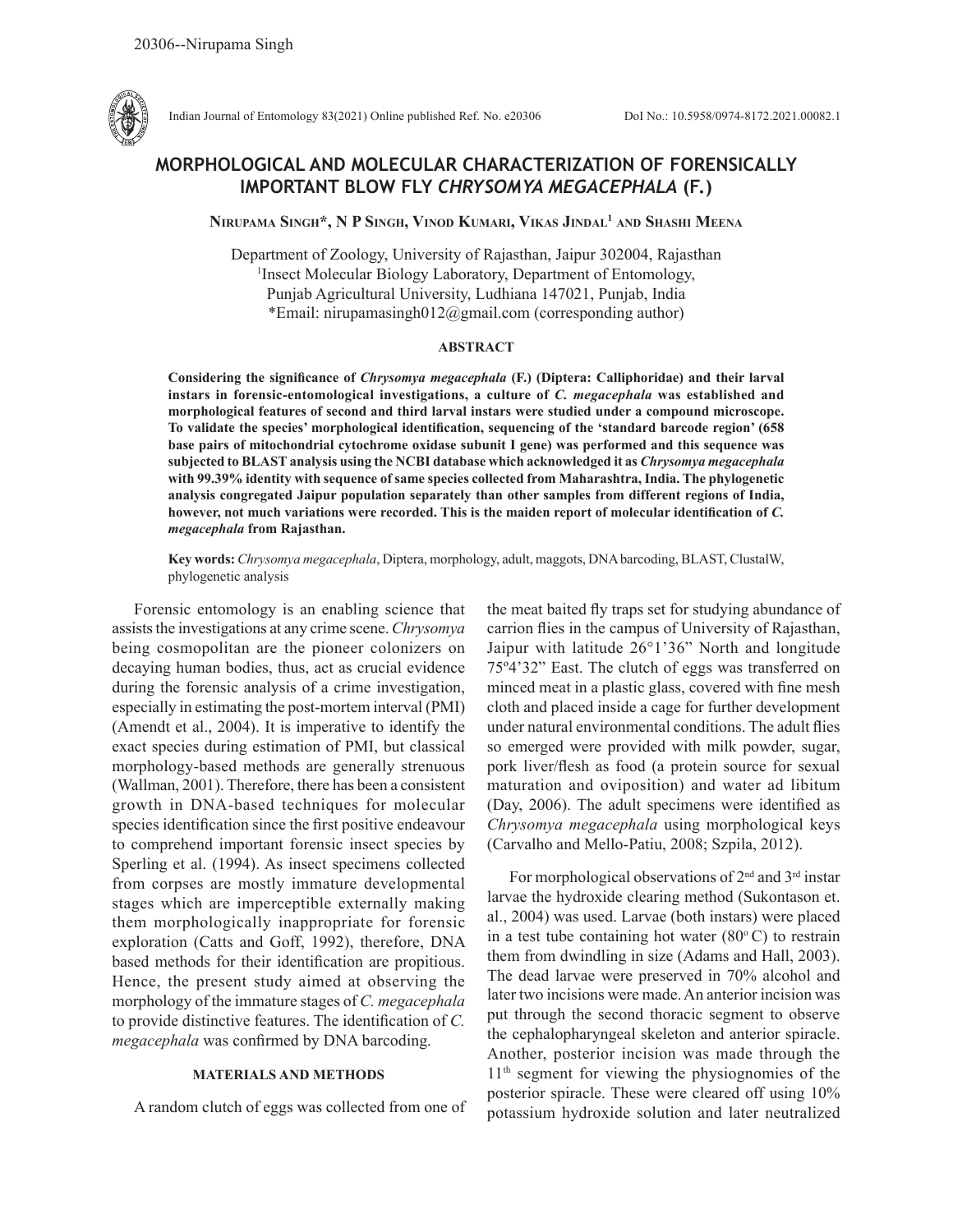using a solution of 35% ethanol and 1% glacial acetic acid. Subsequently, the specimens were dehydrated and mounted for observing morphological characteristics under a compound microscope (Bunchu et al., 2012). To investigate the morphology of pupa, the anterior and caudal parts of puparia were cleared using 20% potassium hydroxide solution (Sukontason et al., 2007). Same procedure was repeated carefully for sample processing and the significant features of anterior and posterior sections were recorded along with photographic evidence.

For molecular identification, the genomic DNA was extracted from a single individual fly using Nucleospin Tissue XS Kit (MN), following the manufacturer's protocols. Mitochondrial cytochrome oxidase I (mtCOI) gene region from total DNA was PCR amplified using specific primers set (LepF -attcaaccaatcataaagatattgg and LepR-taaacttctggatgtccaaaaaatca) (Hajibabaei et al., 2006; Jindal et al., 2017). The amplicon was gel purified using 'QIA quick gel extraction kit' Qiagen and was cloned using pTZ57R/T vector using 'InsT/A Clone PCR product cloning kit' (Fermentas Life Sciences) as per the instructions set by the manufactures. The nucleotide sequence of recombinant clones was determined through custom sequencing services of M/S Xcelris (Ahmedabad, India). The sequences were edited and subjected to BLAST analysis in the NCBI database for sequence homology. The nucleotide sequence once analyzed and identified was submitted to the GenBank database for future references. The nucleotide sequences of blowfly collected from India and other countries (one each) were downloaded from NCBI GenBank and multiple alignment is done with ClustalW programme. The phylogenetic tree was created using maximum likelihood statistical method with the MEGA7 program using Tamura 3-parameter model.

#### **RESULTS AND DISCUSSION**

The hydroxide clearing technique used in the present investigation, allowed easy examination of the internal sclerotized structures. Smith (1986) also used 10% KOH to clear the cuticle of larvae of 'true flies' whereas, Wirth and Marston (1968) and Turner (1990) cleared cephalopharyngeal skeleton of calliphorid larva in saturated phenol/absolute ethanol solution. Likewise, Smith (1986) who emphasized on characteristic features like anterior and posterior spiracles and cephalopharyngeal skeleton for identification of larvae up to species level, the larval instars of *C. megacephala*  were studied for their anterior and posterior spiracles and cephalopharyngeal skeleton in the present study.

Larval instars of *C. megacephala* displayed distinctive muscoid shape, having 12 segments, which were pointed at anterior and truncate at posterior end. A cephalopharyngeal skeleton which comprises of mandibles and sclerites and mouth hooks was present at anterior end. Anterior spiracle was observed between second and third segments having 10-12 spiracular branches and orifices (Fig.1). On the posterior end, two brown circular areas were present on the horizontal face of the terminal segment, these were posterior spiracles (Fig. 2). The margin of the caudal segment of the larva was surrounded by projections, known as tubercles. The specific larval stages (LI, LII, LIII) were identified by the number of slits present in posterior spiracle. The cephalopharyngeal skeleton (Fig. 3) in second instar was almost complete and the posterior spiracle was having two separate spiracular slits with light pigmentation over an incomplete peritreme (Fig. 4). The spines present on the third segment of the larvae exhibited rows of single-pointed tips. The third instar larvae were the largest with robust cephalopharyngeal skeleton (Fig. 5). It was comprised of longer dorsal cornua than ventral cornua. The posterior spiracles of the third instar had three separate spiracular slits with incomplete and highly pigmented peritreme (Fig. 6). Similarly, Omar (2002) also recorded the characteristic features like anterior spiracles, cephalopharyngeal skeleton, and latero-dorsal spines of third instar specimens of *C. megacephala* while the comparison of the buccal hook of *C. megacephala* and other allied species was documented by Prins (1979).

During metamorphosis of the third instar into pupa, the cuticle of the third post-feeding larvae was tanned forming a hard-oblong cast known as puparium. The puparium of *C. megacephala* was typically of coarctate type. Colour of the puparium changed from creamy white (early puparium) to light yellow brown and then finally to brown. Clearing technique diluted the outer shell of puparia specimen enabling observation of two anterior spiracles at top ends of trapezoid-shaped anterior plate (Fig. 7) and posterior spiracles having three extremely pigmented dark brown spiracular slits and a highly pigmented button surrounded by peritreme (Fig. 8), which are significant characters for identification. During the investigations, the puparia can be found in or around cadaver, or on the clothing of the deceased (Turchettoet al.*,* 2001 ; Sukontason et al., 2006). The pupal stage being the lengthiest in duration can meet the requirements in PMI estimation (Zehner et al., 2006). The depiction of the posterior spiracles of *C. megacephala* puparia are in consonance with the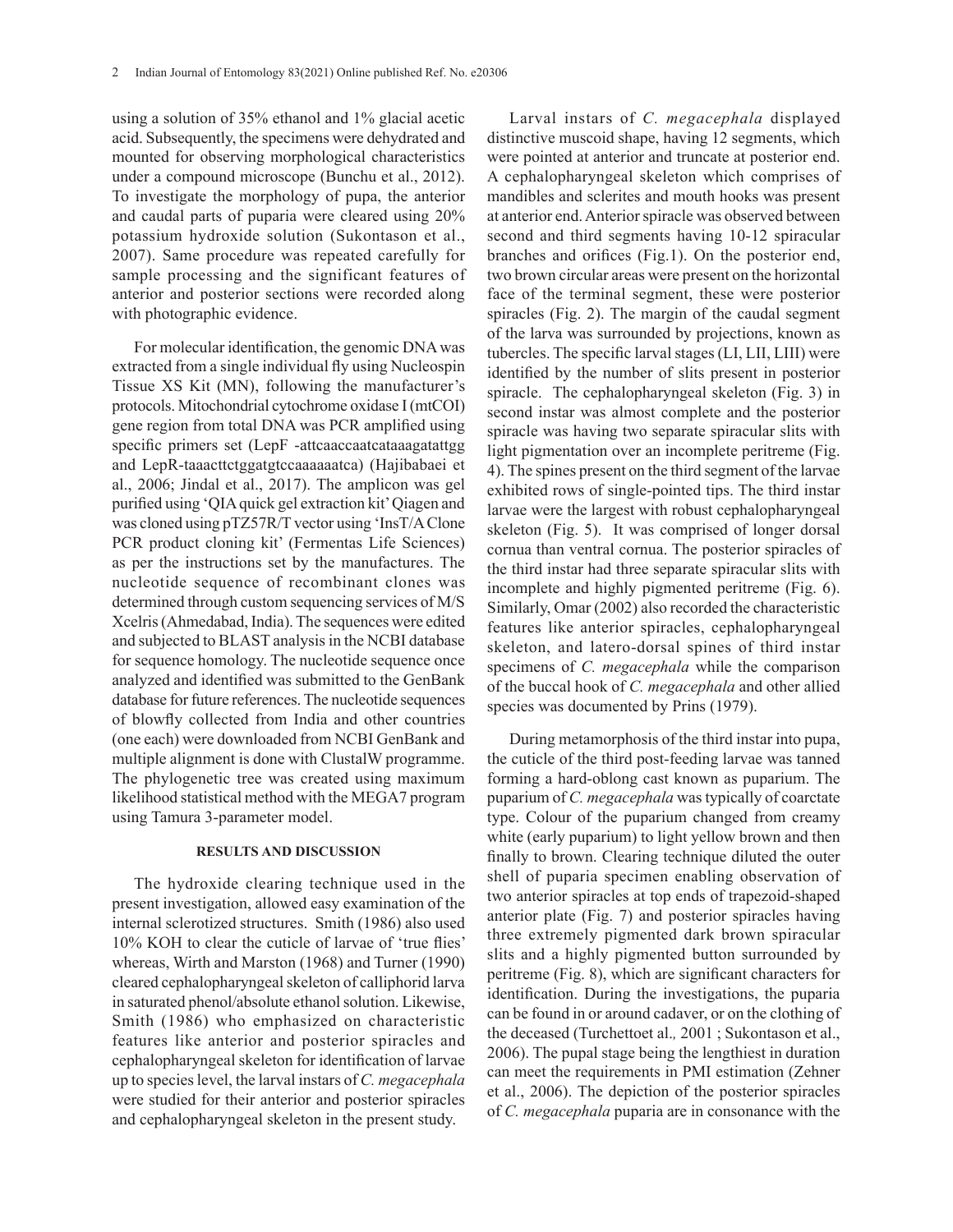Morphological and molecular characterization of forensically important blow fly *Chrysomya megacephala* (F.) 3 Nirupama Singh et al.



Fig. 1. Anterior spiracles sticking out from second thoracic segment and spines Legend: as: anterior spiracle; sp: spines



Fig. 2. Posterior end of larva Legend: ps: posterior spiracle; ss: spiracular slit; tub: tubercles; pt: peritreme



Fig. 3. CPS of second instar larva Legend: acc-scl: accessory sclerite; ant-dp: anterior dorsal process



Fig. 4. Posterior spiracle of second instar



Fig. 5. CPS of third instar larva Legend: as: anterior spiracle; dor-c: dorsal cornu; dor-b: dorsal bridge; para-b: parastomal bar; mh: mouth hook; ven-c: ventral cornu



Fig. 6. Posterior spiracle of third instar



Fig. 7. Anterior part of puparium of *C. megacephala* (treated with 20% KOH for two days). Legend: as: anterior spiracle

studies performed by Ishijima (1967) and Sukontason et al. (2007). However, puparia are strikingly similar in general appearance and identification of the species, hence using puparium requires much skill and experience (Giordani et al., 2018).

Since, morphological identification can be challenging and at times unattainable due to resemblances among species, particularly in immature stages and sometimes



*C. megacephala* (treated with 20% KOH for two days). Legend: ps: posterior spiracle

in adults too (Harvey et al., 2003; Cooke et al., 2018), molecular identification of the fly was also carried out in the present study. PCR amplification of COI of *C. megacephala* was amplified using specific primers which resulted in amplicon of 700 bp. The amplicon was cloned in pTZ57RT vector and the positive clones were confirmed by PCR with specific and universal M13 primers which resulted in  $\sim$ 700 and  $\sim$ 850 bp amplicons respectively. The nucleotide sequence blast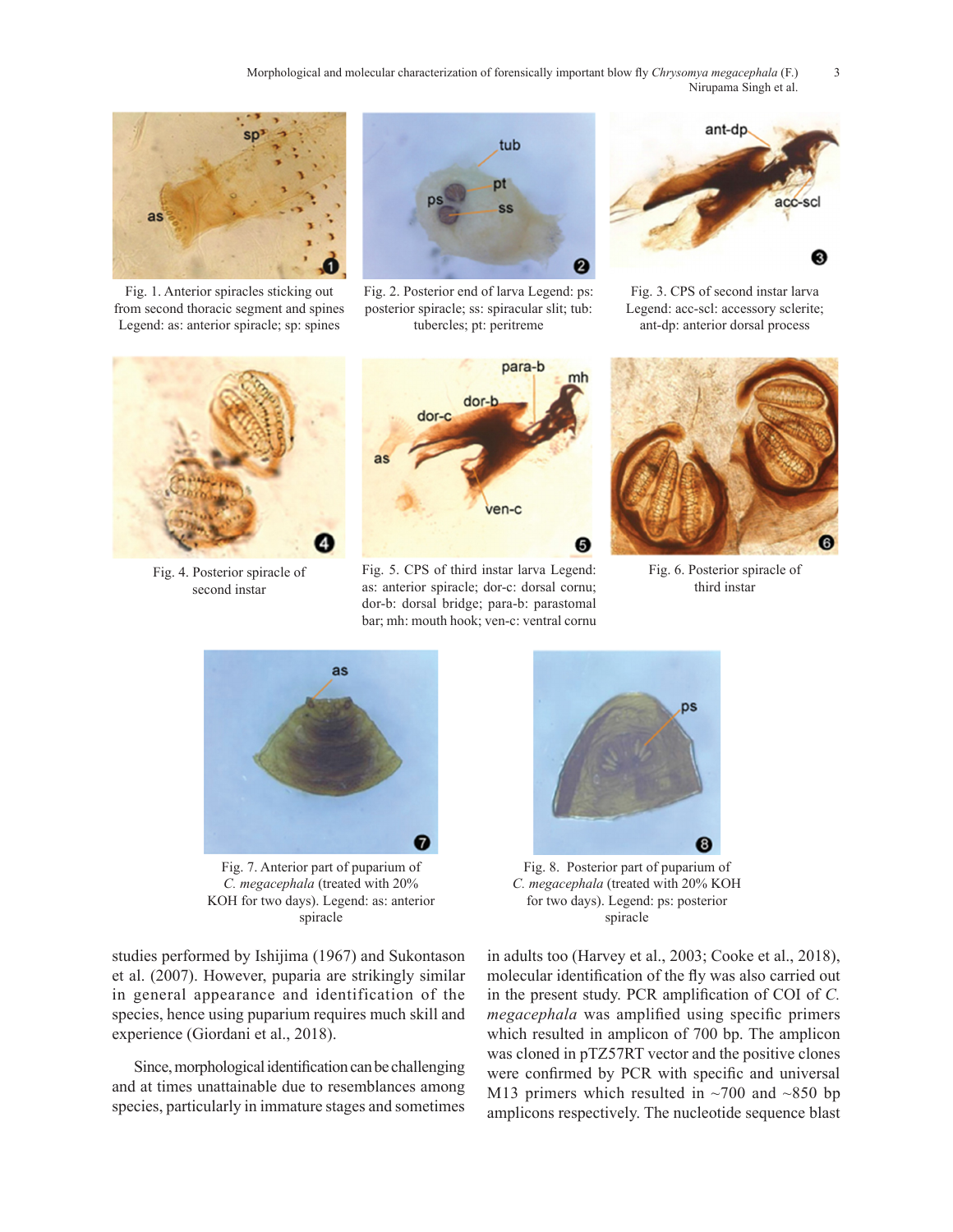analysis identified the fly as *C. megacephala* (Accession No. MT679549). It displayed 99.39 % identity with sequence of same species collected from Maharashtra, India (Accession No. MG816777.1) (Table 1). *C. megacephala* and other diptera have also been identified using barcoding in China (Qiu et al., 2017), Taiwan (Chen et al., 2004; Sontigun et al., 2018), Egypt (Salem et al., 2015), Saudi Arabia (Mashaly et al., 2017), Caribbean (Yusseff-Vanegas and Agnarsson, 2017), northern and southern part of India (Bharti and Singh, 2017) and Tamil Nadu, India (Ramraj *et al.*, 2014).

The phylogenetic tree was prepared for *C. megacephala* nucleotide sequences from different regions of India and one samples each from China, Korea, Malaysia and Thailand. All the sequences were aligned and 538 bp were used to develop the phylogenetic tree. The phylogenetic tree grouped Jaipur population separately than other samples (Fig. 9). All other samples except two from Kerala were grouped together. Although Jaipur population was different from other populations, but the maximum genetic distance was 0.006. Therefore, it is evident that genetic variation exists in Jaipur population, but this species is not diverse from *C. megacephala*. However, more populations are

required for study to catalogue the genetic diversity of *C. megacephala* in future. Similarly, Kavitha et al. (2012) identified maggot specimens of *C. megacephala*, *C. rufifacies* and *C. nigripes* recovered from human cadavers using morphological identification and confirmed their presence through phylogenetic analyses.

The present study extends a step towards morphological characteristics and DNA barcode archive of *C. megacephala* from Jaipur, Rajasthan which could serve as a supportive input to forensic entomology investigations in this region. Therefore, it is strongly recommended to integrate DNA barcoding reference database of forensically important blowflies from diverse geographical regions of India to make forensic entomology further valuable.

### **ACKNOWLEDGEMENTS**

Authors are thankful to UGC, New Delhi for providing financial support under UGC-UPE Fellowship. Authors are thankful to Head, Department of Zoology, University of Rajasthan, Head, Department of Entomology, Punjab Agricultural University, Ludhiana, Punjab for providing facilities, Dr. Kolla Sreedevi, Sr.

|  |  | Table 1. Sequence homology of mt COI region of C. megacephala |
|--|--|---------------------------------------------------------------|
|  |  |                                                               |

| Seq.         | Description                                               | Max.<br>score | Query<br>coverage | Identity | GenBank<br>Accession No. | Country               |
|--------------|-----------------------------------------------------------|---------------|-------------------|----------|--------------------------|-----------------------|
| $\mathbf{1}$ | Chrysomya megacephala                                     | 1194          | 100%              | 99.39%   | MG816777.1               | Maharashtra,<br>India |
| 2            | Chrysomya megacephala strain<br>DI212 isolate Binzhou 2   | 1194          | $100\%$           | 99.39%   | MK075818.1               | China                 |
| 3            | Chrysomya megacephala strain<br>DI212 isolate Dezhou 2    | 1194          | $100\%$           | 99.39%   | MK075815.1               | China                 |
| 4            | Chrysomya megacephala strain<br>DI212 isolate Heze 1      | 1194          | 100%              | 99.39%   | MK075813.1               | China                 |
| 5            | Chrysomya megacephala strain<br>DI212 isolate Heze 3      | 1194          | $100\%$           | 99.39%   | MK075811.1               | China                 |
| 6            | Chrysomya megacephala strain<br>DI212 isolate Liaocheng 1 | 1194          | $100\%$           | 99.39%   | MK075809.1               | China                 |
| 7            | Chrysomya megacephala strain<br>DI212 isolate Qingdao 3   | 1194          | 100%              | 99.39%   | MK075804.1               | China                 |
| 8            | Chrysomya megacephala strain<br>DI212 isolate Yantai 1    | 1194          | 100%              | 99.39%   | MK075802.1               | China                 |
| 9            | Chrysomya megacephala strain<br>DI212 isolate Yantai 2    | 1194          | 100%              | 99.39%   | MK075801.1               | China                 |
| 10           | Chrysomya megacephala strain<br>DI212 isolate Zaozhuang 2 | 1194          | $100\%$           | 99.39%   | MK075798.1               | China                 |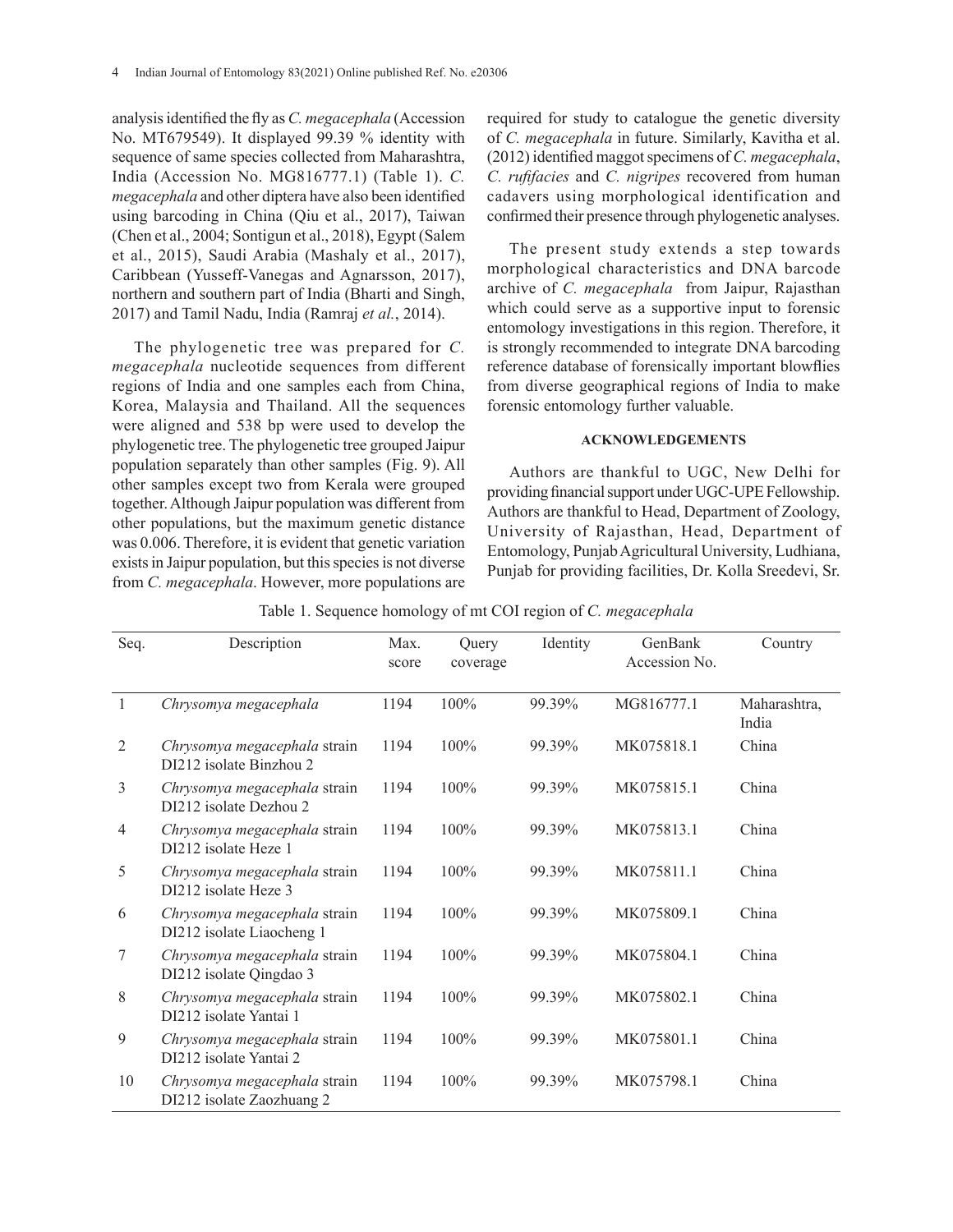Morphological and molecular characterization of forensically important blow fly *Chrysomya megacephala* (F.) 5 Nirupama Singh et al.



Fig. 9. Molecular phylogenetic analysis of *C. megacephala* by maximum likelihood method (total of 538 positions in the final dataset. Evolutionary analyses were conducted in MEGA7)

Scientist, ICAR - National Bureau of Agricultural Insect Resources and Mr. Anooj S.S., Scientist, ICAR - Indian Agricultural Research Institute for their assistance in morphological identification. The DST-FIST (Project No SR/FST/LSI/636/2015c) is duly acknowledged for providing financial support to Department of Entomology, Punjab Agricultural University, Ludhiana.

#### **REFERENCES**

- Adams Z J O, Hall M J R. 2003. Methods used for the killing and preservation of blowfly larvae, and their effect on post-mortem larval length. Forensic Science International 138(1-3):50-61.
- Amendt J, Krettek R, Zehner R. 2004. Forensic entomology. Naturwissenschaften 91: 51-65.
- Bharti M, Singh B. 2017. DNA-based identification of forensically important blow flies (Diptera: Calliphoridae) from India. Journal of Medical Entomology 54: 1151-1156.
- Bunchu N, Thaipakdee C, Vitta A, Sanit S, Sukontason K, Sukontason K L. 2012. Morphology and developmental rate of the blow fly, *Hemipyrellia ligurriens* (Diptera: Calliphoridae): Forensic Entomology Applications. Journal of Parasitology Research 2012(1): 1-10.
- Carvalho C J B, Mello-Patiu C A. 2008. Key to the adults of most common forensic species in Diptera in South America. Revista Brasileria de Entomologia 52(3):390-406.
- Catts E P, Goff M L. 1992. Forensic entomology in criminal investigations. Annual Review of Entomology .37: 253-272.
- Chen W Y, Hung T H, Shiao S F. 2004. Molecular identification of forensically important blow fly species (Diptera: Calliphoridae) in Taiwan. Journal of Medical Entomology 41(1): 47-57.
- Cooke T, Kulenkampff K, Heyns M, Heathfield L J. 2018. DNA barcoding

of forensically important flies in the Western Cape, South Africa. Genome 61(12): 823-828.

- Day, D M. 2006. Development of immature blowflies and their application to forensic science. M.Sc Thesis, University of Wollongong.
- Giordani G, Grzywacz A, Vanin S. 2018. Characterization and identification of puparia of *Hydrotaea* Robineau-Desvoidy, 1830 (Diptera: Muscidae) from forensic and archaeological contexts. Journal of Medical Entomology 56(1): 45 54.
- Hajibabaei M, Janzen D H, Burns J M, Hallwachs W, Hebert P D N. 2006. DNA barcodes distinguish species of tropical Lepidoptera. Proceedings of the National Academy of Sciences of the United States of America 103: 968-971.
- Harvey M L, Mansell M W, Villet M H, Dadour I R. 2003. Molecular identification of some forensically important blowflies of southern Africa and Australia. Medical and Veterinary Entomology 17: 363-369.
- Ishijima H. 1967. Revision of the third stage larvae of synantropic flies of Japan (Diptera: Anthomyidae, Muscidae, Calliphoridae and Sarcophagidae). Japan Journal of Sanitary Zoology 18: 47-100.
- Jindal V, Banta G, Mohindru B. 2017. Genetic differences in DNA barcode region of different geographical populations of citrus leaf miner, *Phylocnistis citrella* Stainton. Agricultural Research Journal 54(3): 359-363.
- Kavitha R, Nazni W A, Tan T C, Lee H L, Isa N M, Azirun M S. 2012. Molecular identification of blow flies recovered from human cadavers during crime scene investigations in Malaysia. Malaysian Journal of Pathology 34(2): 127-32.
- Mashaly A, Alajmi R, Mustafa A E, Rady A, Alkhedir H. 2017. Species abundance and identification of forensically important flies of Saudi Arabia by DNA barcoding. Journal of Medical Entomology 54(4): 837-843.
- Omar B. 2002. Key to third instar larvae of flies of forensic importance in Malaysia. In Entomology and Law: Flies as Forensic Indicators*,*